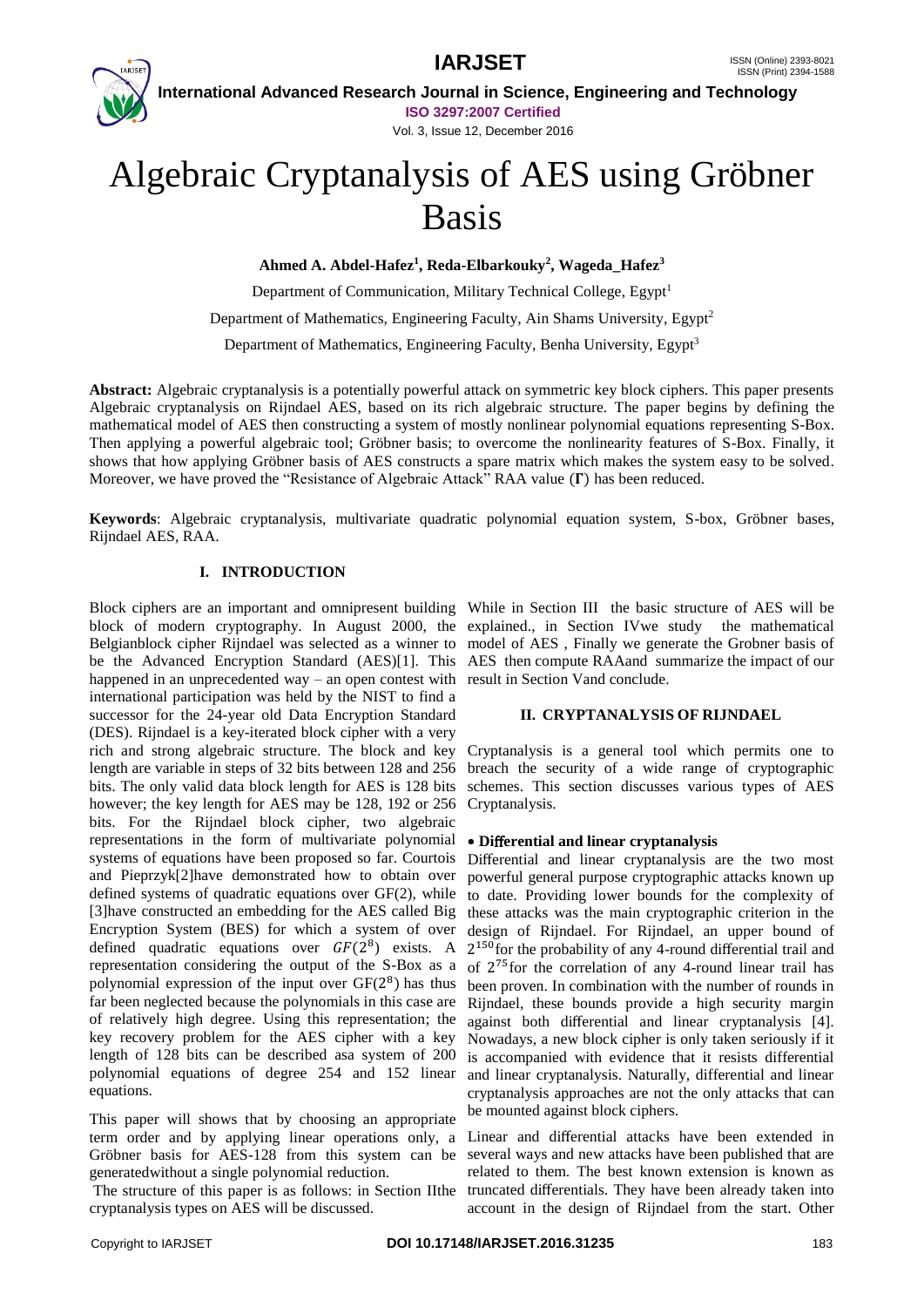

Vol. 3, Issue 12, December 2016

attacks use difference propagation and correlation in 7 rounds of AES-128, AES-192 and AES-256 (for 128-bit different ways. There exists an impossible differential keys the authors claimed that the complexity of the attack attack on 5 rounds, requiring  $2^{29.5}$  chosen plaintexts [5], is marginally lower than the complexity of an exhaustive  $2^{31}$  encryptions,  $2^{42}$  bytes of memory and  $2^{26}$  time for key search). pre-computation. This result was improved in [6] and lead to an attack on a 6 round version. The resistance against **Algebraic cryptanalysis** differential cryptanalysis is measured by  $\delta(F)$ .

# **Definition 1** . Assume  $F(x) = (f_1(x), ..., f_n(x))$

From  $GF(2)^n$ to  $GF(2)^n$  is a multiple output Boolean function, the differential uniformity is denoted by  $\delta$ (F)which is defined by

 $\delta(F) = \max\{x: F(x) - F(X + \alpha) = \beta\}$ Where  $\alpha \in GF(2)^n, \beta \in GF(2)^n, \alpha \neq 0$ 

## **Theorem1:** AES S-box has  $\delta(F) = 4$ **Proof**: see [7].

Its known that the minimum of  $\delta(F)$  is 1,so that AES S-box has a certain ability to resist against differential attack . While the resistance against linear cryptanalysis is measured by N(F).

**Definition 2.**Assume  $F(x) = (f_1(x), ..., f_n(x))$ 

From  $GF(2)^n$  to  $GF(2)^n$  is a multiple output Boolean function, the nonlinearity is denoted by  $N(F)$  which is defined by

 $N(F) = min d(u. F(x), l(x))$ 

Where  $u \neq 0 \in GF(2)^n$ ,  $l(x) \in L_n(x)$  and  $L_n(x)$  is the set of all linear function from  $F(2)^n$  to  $GF(2)^n$ , AES S-Box have  $N(F) = 112$ . Wen while [8] Pointed out that the  $N(F) = 2^{n-1} - 2^{\frac{n}{2}-1} = 2^{8-1} - 2^{\frac{8}{2}-1} = 120.$ 

AES S-Box is not perfect nonlinearity function.

# **Square attacks**.

The most powerful cryptanalysis of Rijndael to date is the square attack. This is a chosen-plaintext attack that exploits the byte-oriented structure of the cipher and works on any cipher with a round structure similar to that one of Rijndael. It was first described in the paper presenting a predecessor of Rijndael, the block cipher Square [8] and since then, it is often referred to as the Square attack. Other names for this attack are 'saturationattack' (proposed by Lucks in [9]).This attack can break a 7 rounds of Rijndael for 192 and 256-bit keys, i.e. AES-192 and AES-256, 'Integral Cryptanalysis' by L. Knudsen and D. Wagner [10] or 'Structural attacks' by A. Biryukov and A. Shamir [11] (neither of the two last papers describe an attack on Rijndael). The original square attack can break round-reduced variants of Rijndael up to 6 or 7 rounds faster than exhaustive key search. N. Ferguson et. al. [12] proposed some optimizations that reduce the work factor of the attack. So, this attack breaks 9-round AES-256 keys with 2 <sup>77</sup> plaintexts under 256 related keys, and 2<sup>224</sup> encryptions.

# **Collision Attacks**.

This attack has been introduced by Gilbert and Minier in encryption rounds.The input to the AES round function [13] and is still the best attack in the sense that it can break can be viewed as a rectangular array of bytes or,

Algebraic techniques have been successfully applied against a number of multivariate schemes and stream ciphers. Yet, their feasibility against block ciphers remains the source of much speculation. The goal of algebraic cryptanalysis is to break cryptosystems by using mathematical tools coming from symbolic computation and modern algebra. More precisely, an algebraic attack can be decomposed in two steps: first the cryptosystem and its specifics have to be converted into a set of multivariate polynomial equations, then the solutions of the obtained polynomial system have to be computed. The security of a cryptographic primitive thus strongly relies on the difficulty of solving the associated polynomial system. These attacks have been proven to be very efficient for both public key or symmetric cryptosystems;block and stream ciphers.

In this paper, the focus will be on the polynomial system solving part. It is well known that this problem is very difficult (NP-hard in general). However, for many instances coming from algebraic attacks, the resolution is easier than in the worst-case scenario. Gröbner bases, first introduced in [14], are a fundamental tool for tackling this problem the basic idea behind the algebraic attack is to set up a system of equations including key bits and output bits and then to solve this system to recover key or key stream information [15]. A system of linear equations may be solved by Gaussian elimination method or any other known method. However, a cipher algorithm may contain a non-linear part. In this case the equations will be nonlinear. If the system of equations is clearly defined then the equation set can be solved using techniques such as linearization, or other methods such as Gröbner basis.

Since successful Gröbner basis attacks on block ciphers are possible, it must be studied carefully how Gröbner basis algorithms depend on the structure of polynomial systems corresponding to block ciphers. One of the possible approaches is based on the notation of semiregular sequences of polynomials[15,16].

Using the AES as an example, we have considered three algebraic representations for block ciphers. It was proved (where?) that the BES and AES polynomial equations over GF(2 8 ) are not semi-regular, and that the AES systems of quadratic equations over GF(2) are not semi-regular over GF(2).

# **III.THE BASIC STRUCTURE OF THE AES**

Now consider the basic version of the AES, which encrypts a 16-byte block using a 16-byte key with 10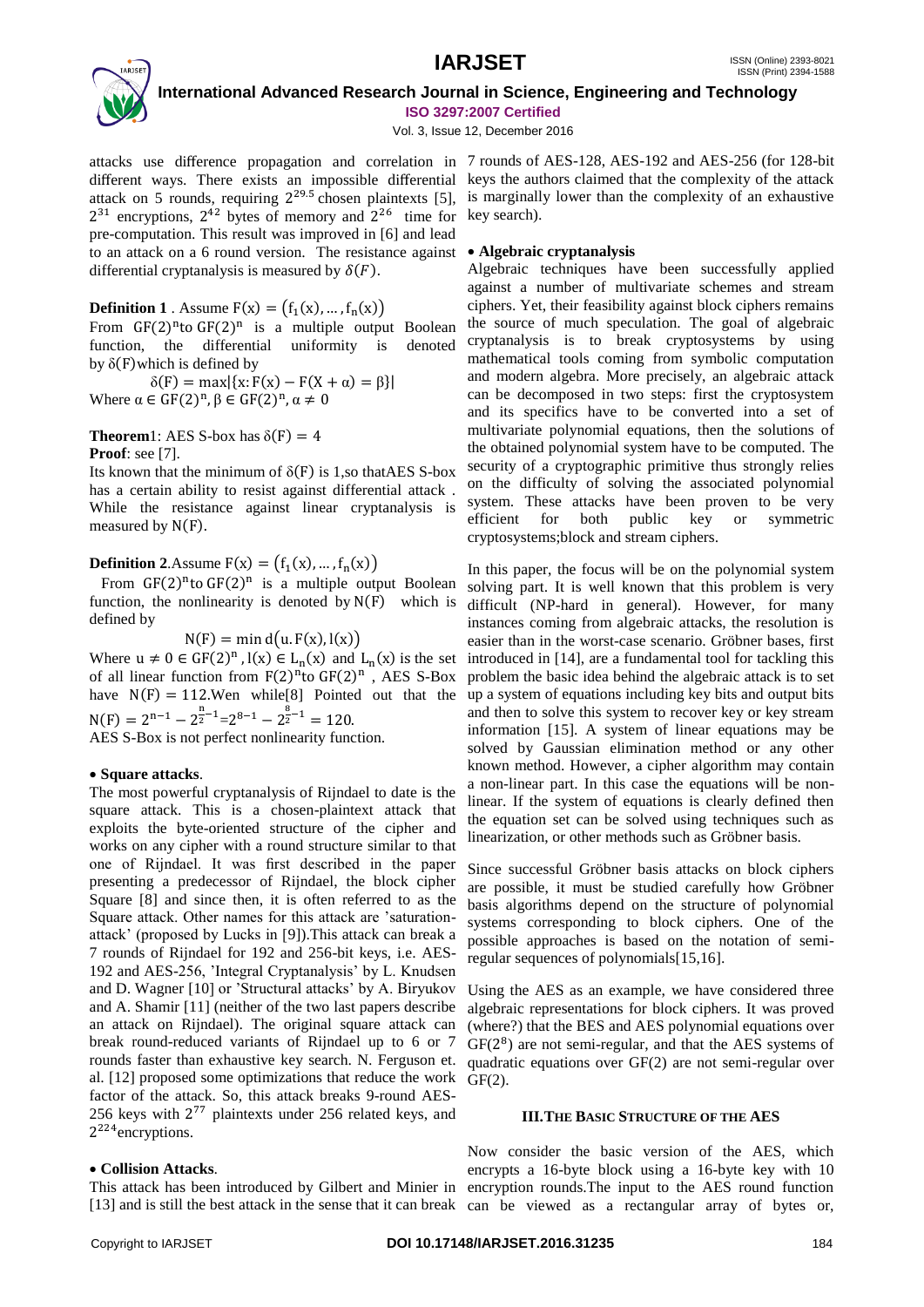

Vol. 3, Issue 12, December 2016

equivalently, as a column vector of bytes. Throughout the encryption process this byte-structure is fully respected[17]. The AES specification defines a round in terms of the following three transformations



AES-128 **Figure1AES Encryption**

There are four basic operations when encrypting with the  $y = A(x)$ AES., operate on the state array of 16 bytes.

• **SubBytes** modifies the bytes in the array independently.

• **ShiftRows** rotates the four rows of the array independently.

• **MixColumns** modifies the four columns of the array independently.

• **AddRoundKey** adds the bytes of the round key and the array.

These basic operations form a typical round of encryption. A complete description of AES encryption requires an initial AddRoundKey ("Round 0") followed by NR rounds of computation, where  $N_r$  = 10, 12, or 14 for AES-128, AES-196, or AES-256 respectively. The last round of computation does not contain a MixColumns operation[18]. Each round of the AES is considered to have three parts. The first is Sub Bytes, in which a substitution is performed on each byte of the state array. This is termed the substitution layer. The second part is Shift Rows followed by Mix Columns, which gives diffusion across the state array. This is termed the diffusion layer. The final part of an AES round introduces key material by Add Round Key. This paper focus on the substitution layer

**Substitution layer:** The substitution layer is based on the AES S-box which is, in turn, can be defined by the composition of three operations:

**Inversion**: AES inversion operation is inversion in the field F, but extended so that  $0 \rightarrow 0$ . Thus, the input byte to the S-box is regarded as an element  $w \in F$  and for  $W \neq 0$ the output x satisfies  $X = W^{-1}$  and wx = 1. We denote the extension to the case  $W = 0$   $byX = W^{-1}$  and give a lookup table in Figure 2

|       |     |                                           | $-0$ -1 -2 -3 -4 -5 -6 -7 -8 -9 -A -B -C -D -E -F |  |  |  |  |                                        |    |    |
|-------|-----|-------------------------------------------|---------------------------------------------------|--|--|--|--|----------------------------------------|----|----|
| 0-    |     |                                           | 63 7C 77 7B F2 6B 6F C5 30 01 67 2B FE D7 AB 76   |  |  |  |  |                                        |    |    |
| $1 -$ |     |                                           | CA 82 C9 7D FA 59 47 FO AD D4 A2 AF 9C A4 72 CO   |  |  |  |  |                                        |    |    |
| $2 -$ |     |                                           | B7 FD 93 26 36 3F F7 CC 34 A5 E5 F1 71 D8 31 15   |  |  |  |  |                                        |    |    |
| $3-$  | 04  |                                           | C7 23 C3 18 96 05 9A 07 12 80 E2 EB 27 B2 75      |  |  |  |  |                                        |    |    |
| $4-$  | 09. |                                           | 83 2C 1A 1B 6E 5A AO 52 3B D6 B3 29 E3 2F 84      |  |  |  |  |                                        |    |    |
| $5-$  |     |                                           | 53 D1 00 ED 20 FC B1 5B 6A CB BE 39 4A 4C 58 CF   |  |  |  |  |                                        |    |    |
| $6-$  |     |                                           | DO EF AA FB 43 4D 33 85 45 F9 02 7F 50 3C 9F A8   |  |  |  |  |                                        |    |    |
| 7-    |     |                                           | 51 A3 40 8F 92 9D 38 F5 BC B6 DA 21 10 FF F3 D2   |  |  |  |  |                                        |    |    |
| $8-$  |     |                                           | CD OC 13 EC 5F 97 44 17 C4 A7 7E 3D 64 5D 19 73   |  |  |  |  |                                        |    |    |
| $9-$  |     |                                           | 60 81 4F DC 22 2A 90 88 46 EE B8 14 DE 5E 0B DB   |  |  |  |  |                                        |    |    |
| $A -$ |     |                                           | EO 32 3A OA 49 O6 24 5C C2 D3 AC 62 91 95 E4 79   |  |  |  |  |                                        |    |    |
| $B -$ |     |                                           | E7 C8 37 6D 8D D5 4E A9 6C 56 F4 EA 65 7A AE 08   |  |  |  |  |                                        |    |    |
| $c-$  |     |                                           | BA 78 25 2E 1C A6 B4 C6 E8 DD 74 1F 4B BD 8B 8A   |  |  |  |  |                                        |    |    |
| D-    |     |                                           | 70 3E B5 66 48 03 F6 0E 61 35 57 B9 86 C1 1D 9E   |  |  |  |  |                                        |    |    |
| $E-$  |     | E1 F8 98                                  |                                                   |  |  |  |  | 11 69 D9 8E 94 9B 1E 87 E9 CE 55 28 DF |    |    |
| F-    |     | 8C A1 89 OD BF E6 42 68 41 99 2D OF BO 54 |                                                   |  |  |  |  |                                        | BB | 16 |

**Figure 2 AES GF(2) linear mapping within S-box**

The GF (2)- linear mapping is a linear transformation  $A: GF(2)^8 \to GF(2)^8$  specified by an 8x8 circulated matrixover GF(2). The result x of inversion is regarded as a vector in  $GF(2)^8$  and the output y is given by

|                    |   |   |          |   |                                                             |                          | $\begin{bmatrix} 1 & 1 & 1 & 1 & 1 & 0 & 0 & 0 \\ 0 & 1 & 1 & 1 & 1 & 1 & 0 & 0 \\ \end{bmatrix} \begin{bmatrix} x_7 \\ x_8 \end{bmatrix} \begin{bmatrix} 0 \\ 1 \end{bmatrix}$ |                                                                                            |                      |
|--------------------|---|---|----------|---|-------------------------------------------------------------|--------------------------|---------------------------------------------------------------------------------------------------------------------------------------------------------------------------------|--------------------------------------------------------------------------------------------|----------------------|
|                    |   |   | $1\quad$ |   | $1\quad1\quad0$                                             |                          |                                                                                                                                                                                 |                                                                                            |                      |
|                    |   | 0 |          |   |                                                             |                          |                                                                                                                                                                                 | $1 1 1 1 1 0$ $x_5$ $1$                                                                    |                      |
| $A(x)=La \times x$ | 0 |   |          |   | $\begin{matrix} 0 & 0 & 1 & 1 & 1 & 1 & 1 & 1 \end{matrix}$ |                          |                                                                                                                                                                                 | $\left\Vert \mathbf{x}_{i}\right\Vert _{2}$ o                                              |                      |
|                    | ı |   |          |   | $0\quad 0\quad 0\quad 1\quad 1\quad 1\quad 1$               |                          |                                                                                                                                                                                 |                                                                                            | $\ddot{\phantom{0}}$ |
|                    |   |   |          |   | 1 1 0 0 0 1 1 1                                             |                          |                                                                                                                                                                                 | $\begin{bmatrix} x_2 \\ x_3 \\ x_4 \end{bmatrix}$ = $\begin{bmatrix} 0 \\ 1 \end{bmatrix}$ |                      |
|                    | ı |   |          |   | $1 \t0 \t0 \t0$                                             | $\overline{\phantom{0}}$ | $\mathbf{1}$                                                                                                                                                                    |                                                                                            |                      |
|                    |   |   | 1        | 1 | $0 \quad 0$                                                 | $\theta$                 | $\overline{1}$                                                                                                                                                                  |                                                                                            | h                    |

This inversion is actually optimal with respect to several measures of non-linearity.Non-linearity is important to protect against several common families of attack, we apply an affine (over GF(2)) transformation. The affine transformation function  $A(x)$  is defined as:

$$
A(x) = 05x^{FE} + 09x^{FD} + F9x^{FB} + 25x^{F7} + F4x^{EF} + 01x^{DF} + B5x^{BF} + 8Fx^{TF} + 63
$$

Where,  $x_i$ ,  $(i = 0, ..., 7)$  are the bits of the byte  $x_i$  and  $x_7$ , is the most significant bit.

**S-box constant**. The output byte y of the GF(2)-linear mapping is regarded as an element of the Rijndael field F and added to the field element 63 to produce the output from the S-box. It has been proved that Rijndael has the immunity against differential attack and linear attack which are the most well-known attacks on block ciphers. Because of the simple algebraic structure of Rijndael Sbox, many cryptanalysts focus on the algebraic attack which may be an efficient method. As the only nonlinear component of Rijndael is S-box and it is a crucial element. Recovering a key using a known plain-text attack is clearly an NP problem. So, as MQ is an NP-complete problem, in theory one should be able to reexpress AES key recovery as an MQ problem. Not all instances of an NP-complete problem are hard to solve, so perhaps the AES MQ problem would be more tractable than the key recovery problem in other guises. Courtois and Pieprzyk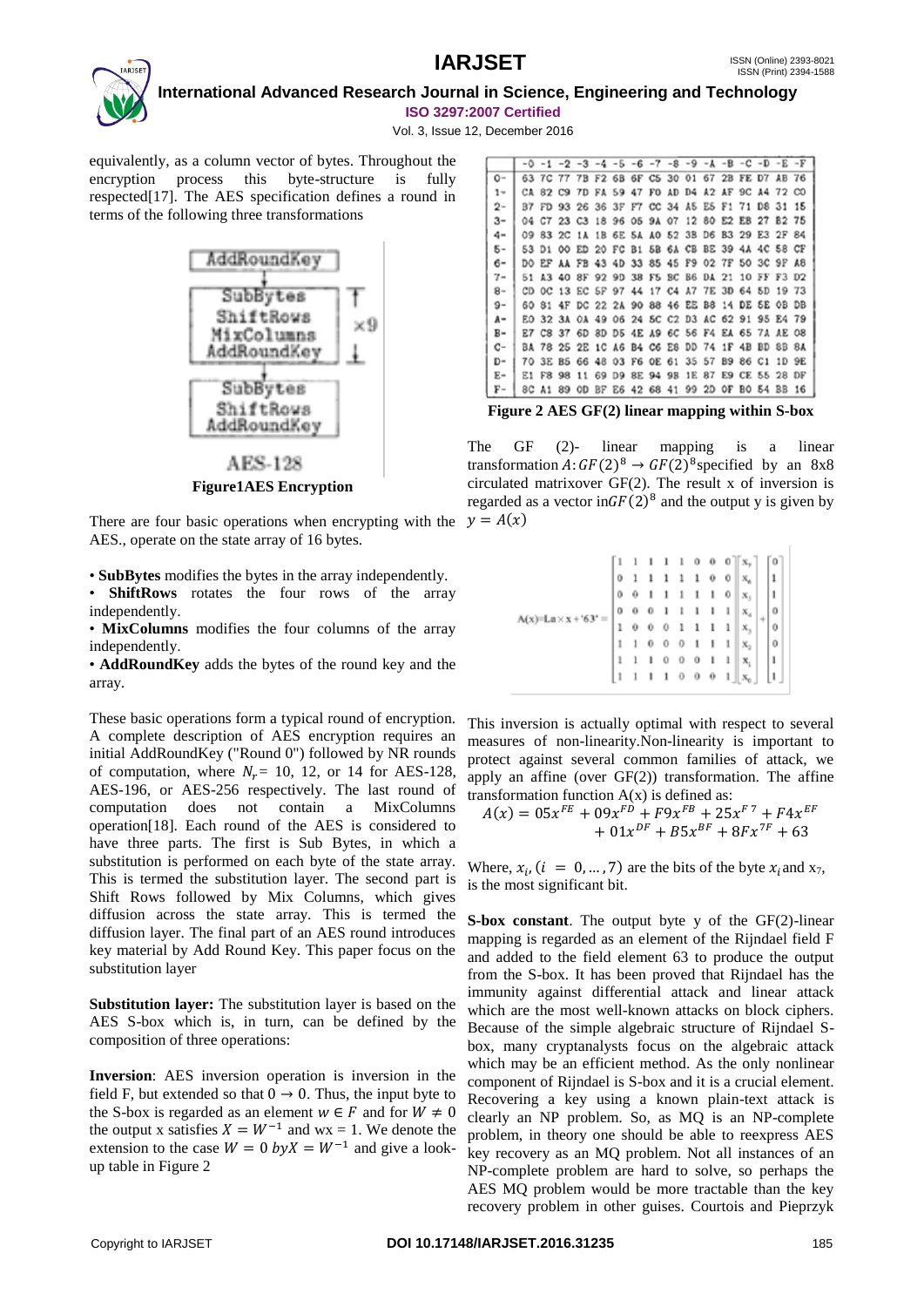

Vol. 3, Issue 12, December 2016

translated AES key recovery (indeed, key recovery for a  $0=x2+x6+x7+x1+x2z2+x5z1+x5z4+x7z4+x7z1+x5z6+x7$ general class of block ciphers) into an MQ problem over  $z3+x0z6+x6z3+x6z3+x6z4+x6z7+x7z7+x7z2+x4z6+x4z0$ GF(2) in the following way[19,20]: Consider a single  $+x1z0+x5z5+x5z3+x5z0+x6z6+x2z1+x0z0+x1z4+x6z1+x5z0+x1z0$ Rijndael S-box. This has one byte, x, of input and one 3z0+x4z3+x0z2+x3z7+x1z6, byte, z of output. We may specify further and let y be the  $0=x2+x3+x4+x5+x1+x2z2+x2z7+x5z1+x5z4+x7z6+x7z1$ patched inverse of x, so y is x after inversion but before  $+x5z6+x0z6+x0z4+x0z1+x6z5+x6z2+x6z4+x6z7+x7z2+x$ applying the affine transformation. The state starts out as  $4z4+x4z2+x1z5+x1z3+x5z5+x5z0+x3z1+x3z6+x6z6+x5z$ the 128-bit input. We operate on the stateby performing  $2+x3z4+x2z3+x2z6+x4z7+x0z5+x0z3+x0z0+x1z2+x1z4+$ successive rounds. A round is made up of three parts: application of the S-box, linear diffusion, and sub key addition.

# **IV.GENERATING S- BOX POLYNOMIALS**

S-boxes or substitution boxes are common in block ciphers. These are bijective functions on the blocks that  $3+x0z6+x0z1+x6z5+x6z3+x6z0+x6z7+x7z5+x4z4+x4z1+x6z5+x6z$ are, ideally, highly non-linear. Much of the security of  $x4z0+x1z5+x1z3+x5z5+x5z3+x5z0+x3z3+x3z6+x5z2+x2$ block ciphers can be thoughtof as 'residing' in their S- $z3+x2z6+x0z0+x1z7+x3z5+x3z2+x4z3+x0z2+x1z1+x2z$ , boxes. S-box is the same in every round, and it acts  $0 = x5+x7+z7+z7+z3+z1+x5z1+x5z4+x7z3+x0z6+x0z4+x$ independently on each byte. Cui et al. [21] (as Courtois 0z1+x6z3+x7z2+x4z4+x4z2+x1z5+x1z0+x5z3+x6z6+x3z and Pieprzyk [22] before them) utilize the Rijndael S-box 4+x2z3+x4z7+x7z0+x6z1+x3z7+x2z5+x2z0, composition of two functions to derive an MQ for it. With  $0=x3+x5+x7+z6+z7+z5+z4+z3+x2z2+x2z4+x2z7+x7z1+z5+z7$ x,as an input, and z,as an output value, this leads to the  $x6z5+x6z0+x6z2+x6z4+x7z7+x7z2+x4z6+x4z1+x5z3+x5$ first eight multivariate quadratic equations for Rijndael S-  $z0+x3z1+x3z3+x6z6+x5z2+x3z4+x0z5+x0z3+x0z0+x1z4$ box. The authors give all the steps and in-between results  $+x1z7+x6z1+x4z3$ , of the complete length of the calculation. They formulate  $0=x3+x5+x6+x7+x1+z6+z5+z2+x2+x5z1+x5z7+x7z6+x7$ and evaluate two additional equations of the byte variables  $z1+x0z4+x6z5+x6z3+x6z0+x6z7+x4z6+x4z4+x4z1+x4z5$ to define the S-box completely. Doing so, Cui et  $+x4z0+x4z2+x1z3+x8z3+x6z6+x5z2+x2z1+x2z3+x2z6+x$ al.[20]replicate results already presented in 2002 by Courtois and Pieprzyk in the extended version of [21]. Cui  $0=x3+x4+x5+x1+z4+z3+z1+z0+x2z2+x2z4+x5z1+x5z6+$ et al. derive multivariate quadratic equation coefficients of  $x0z6+x0z1+x6z5+x6z2+x6z4+x6z7+x7z7+x7z5+x4z6+x4$ the polynomial expression of the S-box. They write up the  $z5+x4z0+x1z3+x1z0+x5z0+x3z1+x6z6+x2z1+x2z6+x4z7$ equation system with indices for rounds and input bytes  $+x7z0+x0z3+x1z2+x3z2+x4z3+x3z7+x2z5+x2z0$ , for the AES algorithm (without further using them) which  $0=x2+x3+x5+x6+x1+z6+z2+x20+x2z7+x5z1+x5z4+x5z7+x5z$ will, for clarity, be omitted in what follows. As before, by  $x7z6+x7z4+x7z3+x6z5+x7z7+x7z2+x4z6+x4z5+x1z5+x1$ x is denoted the input byte variable of the S-box function.  $z0+x5z5+x5z3+x5z0+x3z1+x3z6+x6z6+x3z4+x2z6+x7z0$ Intermediate variables are denoted by  $y_0$ ,  $y_1$ , ...,  $y_{253}$  and  $+x0z5+x0z0+x1z2+x1z7+x6z1+x3z0+x0z2+x3z7+x1z1$ , the output variable by z, the S-box transformation can be  $0=x0+x3+x4+x5+x1+z6+z7+z5+z4+z3+z1+z0+x5z1+x5z$ described by the following quadratic equations over  $7+x7z4+x5z6+x0z4+x0z1+x6z5+x6z3+x6z0+x6z4+x7z7+x7z$  $GF(2^8)$ :

0=x3+x5+x6+x1+x2z2+x5z7+x7z4+x7z1+x7z3+x0z1+x6  $z5+x6z3+x7z7+x4z6+x4z1+x4z5+x4z0+x4z2+x1z5+x1z3$ +x5z5+x5z3+x5z0+x3z1+x3z3+x6z6+x3z4+x2z3+x2z6+x 4z7+x0z5+x0z3+x1z4+x1z7+x6z1+x3z0+x4z3+x0z7+x1z  $6+x2z5$ .

0=x3+x6+x1+x2z4+x5z1+x7z1+x5z6+x0z6+x0z4+x6z3+ x6z4+x6z7+x7z7+x7z5+x7z2+x4z5+x4z0+x1z5+x1z3+x5 z5+x5z3+x3z1+x3z3+x3z6+x2z1+x2z3+x4z7+x0z5+x0z3  $+x1z2+x6z1+x3z5+x3z0+x3z2+x4z3+x0z7+x3z7+x1z6+x$  $2z<sub>0</sub>$ 

 $0=x3+x4+x5+x1+x2z2+x2z7+x5z1+x5z4+x5z7+x7z6+x7$ z4+x7z1+x0z6+x6z5+x6z2+x6z7+x7z7+x4z6+x4z1+x4z5 +x1z3+x1z0+x5z3+x3z3+x2z1+x2z3+x2z6+x0z5+x0z3+x  $1z4+x6z1+x3z5+x3z0+x4z3+x0z2+x3z7+x1z1+x2z5+x2z$  $\Omega$ 

 $0=x3+x4+x1+x2z7+x5z1+x5z7+x7z4+x0z4+x0z1+x6z4+$  $x6z7+x7z7+x7z5+x7z2+x4z4+x4z1+x1z5+x1z3+x1z0+x5$ z5+x3z1+x3z3+x3z6+x6z6+x5z2+x2z3+x4z7+x0z3+x0z0  $+x1z2+x1z7+x6z1+x3z5+x4z3+x1z1+x1z6+x2z5+x2z0$ 

 $x1z7+x0z7+x1z1+x1z6+x2z5+x2z0$ 

 $0=x0+x2+x3+x7+x2z4+x5z4+x5z7+x7z6+x7z1+x5z6+x0$ z6+x0z4+x0z1+x6z2+x7z7+x4z6+x4z4+x4z1+x4z5+x4z0 +x4z2+x1z5+x1z3+x1z0+x5z5+x6z6+x5z2+x3z4+x2z1+x  $2z6+x7z0+x0z5+x0z3+x1z2+x1z7+x6z1+x3z2+x0z2+x0z$  $7+x3z7+x1z6$ 

 $0=x3+x5+x2z4+x2z7+x5z1+x5z7+x7z6+x7z1+x5z6+x7z$ 

7z0+x1z4+x3z0+x3z2+x0z2+x0z7+x1z1,

x7z5+x4z6+x4z4+x4z1+x4z5+x4z2+x1z5+x5z0+x3z1+x3 z3+x6z6+x5z2+x2z3+x2z6+x4z7+x7z0+x1z4+x1z7+x6z1  $+x3z5+x3z0+x0z7+x1z1+x1z6+x2z0$ 

 $0=x2+x3+x7+x1+z6+z7+z5+z4+z3+z2+z1+1+x2z2+x2z4$  $+x2z7+x5z4+x5z7+x7z1+x7z3+x0z6+x6z5+x6z3+x6z0+x$  $6z2+x6z4+x6z7+x7z7+x4z6+x4z4+x4z1+x4z5+x4z0+x1z$  $5+x1z3+x1z0+x5z5+x5z0+x3z1+x3z6+x2z1+x2z6+x0z3+$  $x0z0+x3z0+x3z2+x4z3+x3z7+x1z1+x2z5$ 

 $0=x0+x7+x1+z6+z2+z1+z0+1+x2z4+x5z4+x5z7+x7z4+x$ 7z1+x7z3+x6z2+x6z4+x6z7+x4z5+x4z0+x1z5+x2z1+x2z  $6+x0z5+x1z2+x1z7+x3z5+x3z0+x4z3+x0z2+x0z7+x1z1+$ x1z6

# **V. CONSTRUCTION OF THE GRÖBNER BASIS**

One way to solve a system of polynomial equations is to construct a new system of polynomial equations with the same solutions as the initial one, but with a simpler structure and then solve this "simpler" system .This method is based on polynomial ideal theory and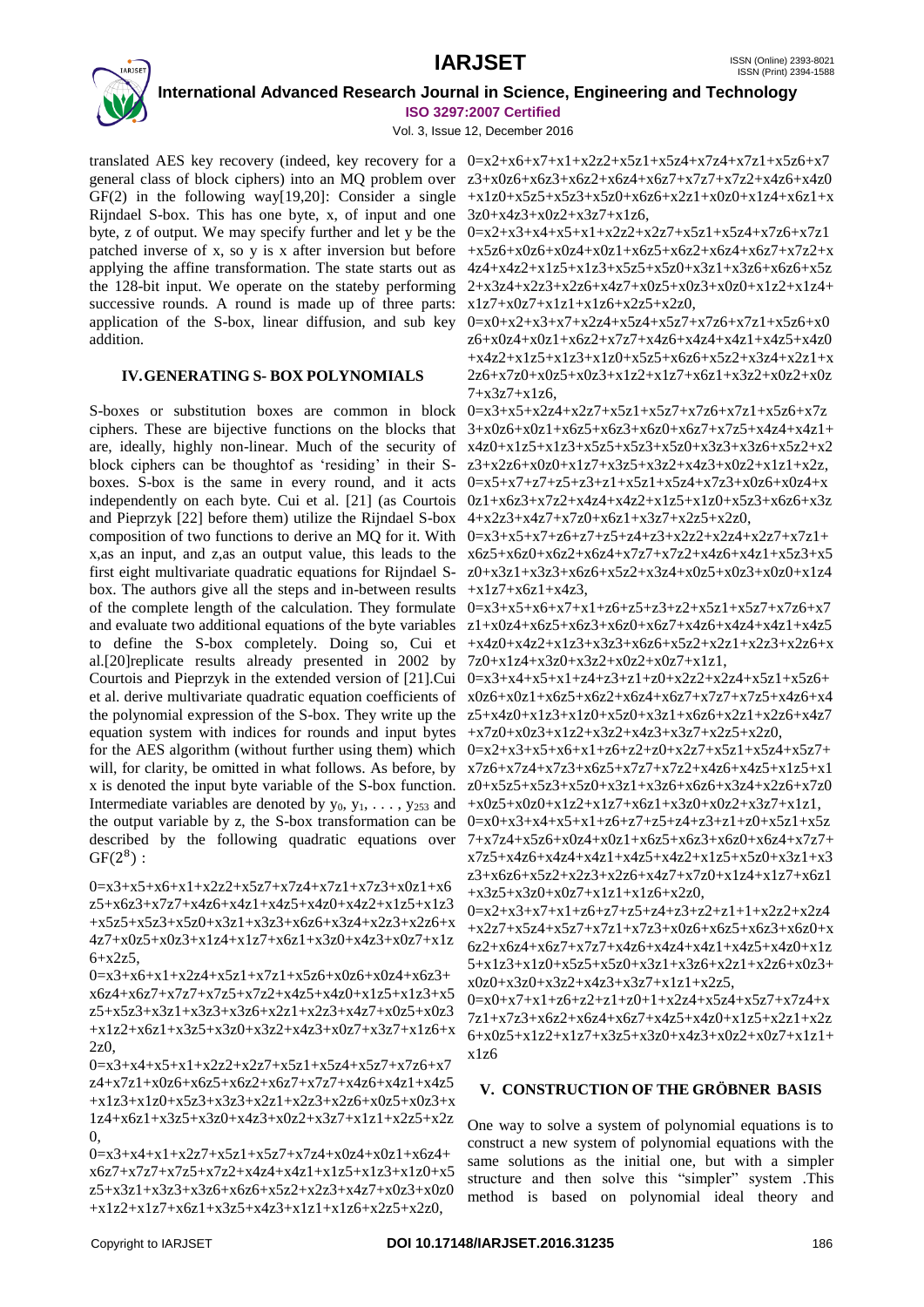# **IARJSET** ISSN (Online) 2393-8021



 **International Advanced Research Journal in Science, Engineering and Technology ISO 3297:2007 Certified**

Vol. 3, Issue 12, December 2016

multivariate polynomial division and then generates **Proof:** The proof of this theorem can be found in [24] special bases of these ideals, called Gröbner bases. The The simplest version of the Buchberger's algorithm for algorithm is based on the construction of S-polynomials computing a Gröbner basis of a givenideal is based on this and on polynomial division of these S-polynomials criterion. The main problem of AES was nonlinearity of S-[22,23]. Multivariate polynomial division requires a Box and no non-zero linear structure monomial ordering and different orderings can give rise to radically different Gröbner bases.

**Definition 1:** (Ideal)[23] The ideal defined by a set of polynomials  $F = \{f_1, ..., f_m / f_i \in \mathbb{F}[x_1 ..., x_n]\}$  is the set of all polynomials that can be generated as polynomial combinations of the initial polynomials  $f_1, ..., f_m$ 

$$
I = \{ \sum_{i=1}^{m} f_i h_i : h_i \in \mathbb{C}[x_1 \dots, x_n] \}
$$

Where  $h_i$  are arbitrary polynomials from  $\mathbb{F}[x_1 \dots, x_n]$ .

**Definition2:**[24] (Lexicographic ordering) let  $x^{\alpha}$  and  $x^{\beta}$ be some monomials.we say  $x^{\alpha} >_{\text{lex}} x^{\beta}$  if, in the difference  $\alpha - \beta \in \mathbb{Z}^n$ , the left most nonzero entry is positive.

**Definition3:**[24] (Graded Reverse lexicographic ordering) ) let  $x^{\alpha}$  and  $x^{\beta}$  be some monomials. we say  $x^{\alpha} >_{\text{grevlex}} x^{\beta}$  $\text{if } \sum_{i=1}^{n} \alpha_i > \sum_{i=1}^{n} \beta_i \text{ or if } \sum_{i=1}^{n} \alpha_i = \sum_{i=1}^{n} \beta_i \text{ and }$ difference  $\alpha - \beta \in \mathbb{Z}^n$ , the right most nonzero entry is negative.

**Definition 4**: [24](S-Polynomial) let  $f, g \in \mathbb{F}[x_1, ..., x_n]$  be non zero polynomials and >

Some fixed monomial ordering on  $\mathbb{F}[x_1 ... , x_n]$ .

The S-Polynomial of f and g, denoted  $S(g_n, g_q)$ , is the polynomial

$$
S(g_p, g_q) = \frac{LCM(LM(g_p), LM(g_q))}{LT(g_p)}g_p
$$

$$
-\frac{LCM(LM(g_p), LM(g_q))}{LT(g_q)}g_q
$$

Where  $LCM(LM(g_p), LM(g_q))$  is the least common multiple of the monomial  $LM(g_n)$  and  $LM(g_n)$ . Theabove mentioned definition indicates that S-polynomials are cross product of leading terms and are constructed to cancel leading terms. The leading terms of the two components of  $S(g_p, g_q)$  are equal and therefore, cancel each other.

Example: Let  $G = \{g_1, g_2\}$  where  $g_1 = xy^2z - xyz$  and  $g_2 = x^2yz - z^2$ . These polynomial are ordered with respect to Lex order .LM( $g_1$ ) =  $xy^2z$ , LM( $g_2$ ) =  $x^2yz$  so LCM(LM(g<sub>1</sub>), LM(g<sub>2</sub>)) =  $x^2y^2z$  . then S (g<sub>1</sub>, g<sub>2</sub>) =  $x^2y^2z$  $\frac{x^2y^2z}{xy^2z}g_1 - \frac{x^2y^2z}{x^2yz}$  $\frac{y}{x^2yz}g_2$  $=-x^2yz + yz^2$ .

# **Theorem 1: (Buchberger's criterion)**

A finite set of polynomials  $G = \{g_1, ..., g_l\}$ ,  $G \subset I$  is a Gröbner basis of I if and only if  $S(g_p, g_q)^G = 0$ for all pairs  $i, j \in 1, ..., t, i \neq j$ .

**Theorem 4 [25]:**AES S-Box has no non zero linear structure.

**Proof:** suppose that, on the contrary,AESS-Boxhas no non zero linear structure. in this case, let  $c \neq 0$  satisfies (La  $*$  $(x + c)^{-1} + 63$  +  $(La * x^{-1} + 63) = \beta$  where  $\beta$  is a constant .it is immediately obvious that  $La * (x + a)^{-}$ La  $* x^{-1} = \beta$ . let x = 0

we can obtain  $\beta = La * c^{-1}$ , therefore, we have (La  $*$  $(x + c)^{-1} + 63$  +  $(La * x^{-1} + 63) = La * c^{-1}$ 

sincedet(La)  $\neq$  0, thus  $(x + c)^{-1} = x^{-1} + c^{-1}$  however, according to the principle of taking multiplicative inverse , it is obvious that  $(x + c)^{254} = x^{254} + c^{254}$  , i.e.,  $(x + c)^{254} = x^{254} + c^{254}$  $(c)^{-1} \neq x^{-1} + c^{-1}$  then there exist a contradiction between  $(x + c)^{-1} = x^{-1} + c^{-1}$  and  $(x + c)^{-1} \neq x^{-1} + c^{-1}$ therefore AES S-Box has no non zero linear structure.

Now our focus in this paper will appear, Gröbner basis is efficient tool to overcome the nonlinearity of S-Box also after applying Gröbner basis the RAA will be reduced , in the previous section the system of S-Box algebraic equations was introduced by applying the Buchberger's theorem with Lexicographic ordering we obtain these results

## Our Results can be expressed as follows

{x0,x0z0,x0z1,x0z2,x0z3,x0z4,x0z5,x0z6,x0z7,x1,x1z0,x 1z1,x1z2,x1z3,x1z4,x1z5,x1z6,x1z7,x2,x2z0,x2z1,x2z2,x 2z3,x2z4,x2z5,x2z6,x2z7,x3,x3z0,x3z1,x3z2,x3z3,x3z4,x 3z5,x3z6,x3z7,x4,x4z0,x4z1,x4z2,x4z3,x4z4,x4z5,x4z6,x 4z7,x5,x5z0,x5z1,x5z2,x5z3,x5z4,x5z5,x5z6,x5z7,x6,x6z 0,x6z1,x6z2,x6z3,x6z4,x6z5,x6z6,x6z7,x7,x7z0,x7z1,x7z 2,x7z3,x7z4,x7z5,x7z6,x7z7,z0,z1,z2,z3,z4,z5,z6,z7}]  $\{ \{0, 1, 2, -1, 0, 0, -1, -2, 0, 0, 0, 0, 0, 0, 0, 1, 1, 2, 0, -1, -2, \ldots \}$  $0, 0, -1, 1, 0, 0, 0, -1, 1, -1, 0, 1, -1, 0, -2, 0, 0, 1, 1, 0, 1, -1$ 1, 0, 1, 0, 1, -1, 1, -1, -1, 1, -1, 1, 0, 0, 0, -1, 0, 0, 0, 2, -1, 0, 0, -1, 0, 1, 1, 0, -1, 0, 0, 0, 0, 0, 0, 0, 0, 0}, {0, 4, 0, 5, - 5, 0, -5, 5, -3, 0, 1, 4, -1, 0, -2, 1, -1, -1, 0, 1, 2, -3, 2, 3, 0, 0, 2, 0, 1, -3, 4, 2, -6, 6, 4, 2, 0, 3, 0, -4, 3, 3, -2, -2, -2, 0, 2, 7, 2, 3, 0, 2, 6, 1, 0, 4, -1, -1, 5, 2, 0, -3, 6, 0, 0, 1, 1, 3, 0, 6, 2, -1, 1, 1, 0, 0, 0, 0, 0, 0}, {0, -8, 0, -8, 8, 1, 8, -7, 4, 0, 1, -7, 4, 0, 0, -1, 0, 0, 0, 0, -2, 3, -4, -4, 0, 0, -4, 0, -2, 5, -5, -5, 10, -10, -6, 0, 0, -5, -2, 6, -6, -5, 5, 3, 4, 0, -5, -10,  $-5, -5, 1, -4, -10, -2, 0, -8, 2, 1, -9, -4, -1, 5, -10, 0, 3, -4,$ -1, -5, -1, -9, -3, 2, 0, 0, 1, 1, 0, 0, 0, 0}, {0, 7, 0, 5, -6, -2,  $-7, 6, -2, 0, -4, 4, -4, 0, 2, -1,$  1, 0, 0, -1, 2, 0, 2, 5, -1, 0, 2, 0, 1, -3, 5, 4, -9, 7, 4, -2, 0, 6, 1, -5, 6, 3, -5, -2, -3, 0, 7, 7, 5, 3, -3, 3, 11, -1, 0, 8, -4,

1, 8, 6, 2, -4, 9, 0, -4, 5, 0, 3, -1, 8, 1, -2, 0, 0, -2, 0, 2, 0, 0, 0}, {0, 6, 0, 5, -7, 2, -7, 7, 0, 0, -5, 6, -3, 1, 1, 1, 1, -1, 0, 1, 2, -3, 5, 4, -1, 0, 2, 0, 1, -4, 6, 4, -9, 8, 6, -2, 0, 5, 0, -3, 3, 6, -5, -5, -2, 0, 4, 9, 6, 2, -2, 3, 11, -1, 0, 8, -5, -1, 9, 5, 1,  $-5$ ,  $10$ ,  $0$ ,  $-3$ ,  $5$ ,  $1$ ,  $2$ ,  $-3$ ,  $8$ ,  $3$ ,  $-5$ ,  $-1$ ,  $0$ ,  $-1$ ,  $0$ ,  $0$ ,  $1$ ,  $0$ ,  $0$ },  $\{0$ ,  $-7, 0, -9, 10, 0, 11, -8, 2, 0, 4, -8, 4, -2, 0, 1, 1, 2, 0, 1, -4,$ 4, -4, -5, 1, -2, -2, 0, -1, 7, -9, -4, 13, -9, -6, 2, 0, -8, -1, 5,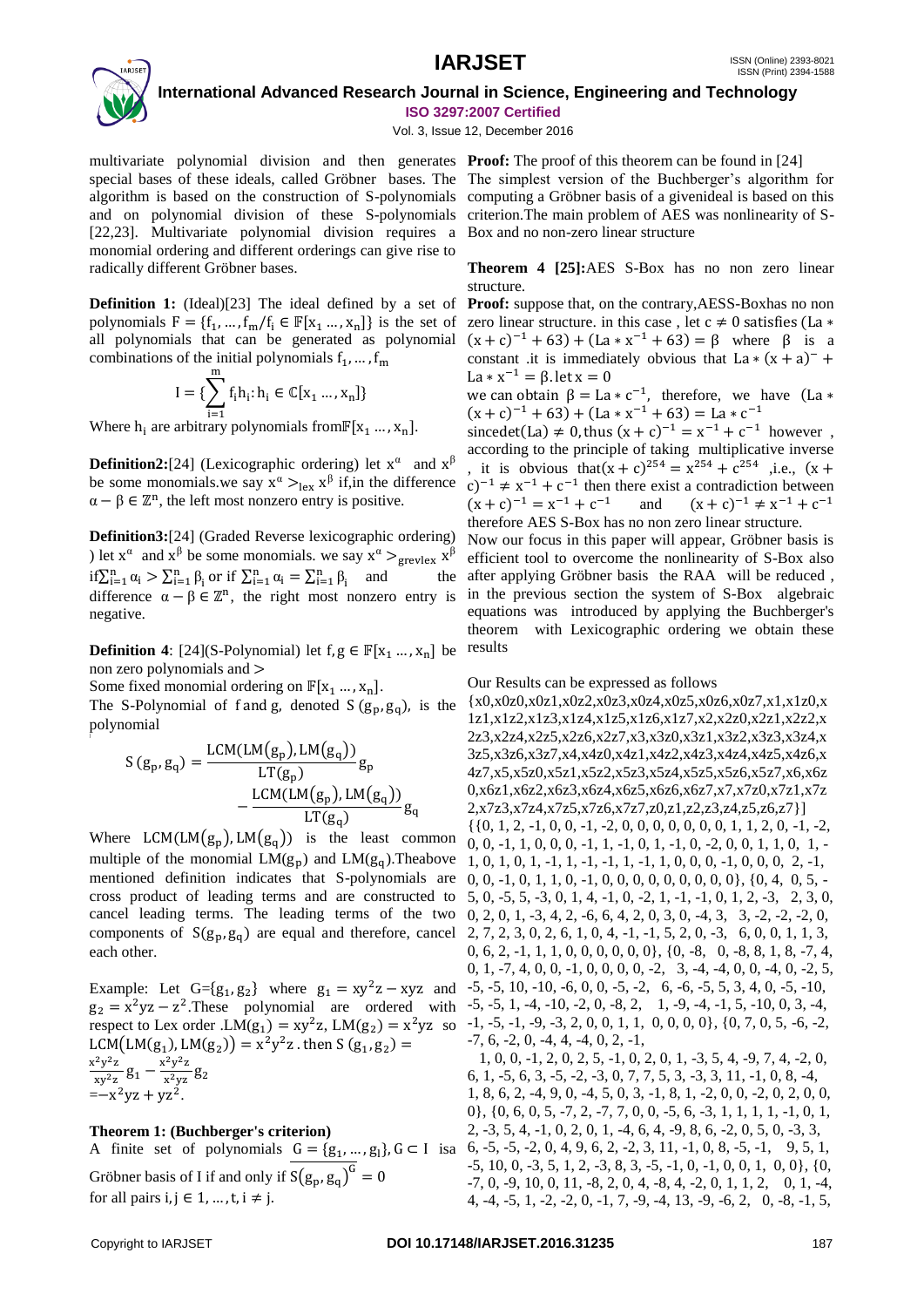Vol. 3, Issue 12, December 2016

 $-4, -7, 5, 4, 5, 0, -5, -11, -7, -1, 3, -3, -13, -1, 0, -10, 8, 1,$ -10, -4, -2, 6, -13, 0, 2, -5, 2, -3, 3, -10, -5, 6, 0, 0, 0, 0, 0, figure hence white colour express zero number. 0, 0, 2}, {0, 1, 0, 1, -1, -1, -1, -2, -2, 0, 2, 1, 0, -1, -1, 0, -  $1, 1, 0, -1, -1, -1, -1, -1, 0, 0, 1, 0, 0, 0, -1, 0, 0, 0, 0, 0, 0, 0,$  $-1, 1, -1, 0, 0, 0, 1, -1, 0, 0, 0, 0, 0, 0, 0, -2, 2, 0, 0, 1, -1, -1$ 1, -1, 0, 1, -1, 0, 1, -2, 0, 1, 2, 0, 0, 1, 1, 0, 1, 0, 0, 0, 1, 0}, {0, 3, 0, 5, -2, -2, -3, 2, -4, 0, 4, 2, -2, 0, 0, -1, -1, 0, 0, -1, 2, 0, 0, 1, 1, 0, 2, 0, 1, -3, 1, 2, -3, 3, 0, 2, 0, 2, 3, -3, 4, 1, -1, 2, -3, 0, 1, 3, 1, 3, 1, 1, 1, 3, 0, 2, 2, 1, 2, 0, 0, 0, 3, 2, 0, 1, 0, 3, 3, 2, 1, 2, 0, 0, 0, 0, 0, 0, 0, 0}, {0, 2, 0, 5, -4, -2,  $-5$ ,  $1$ ,  $-5$ ,  $0$ ,  $5$ ,  $2$ ,  $-3$ ,  $-1$ ,  $-1$ ,  $-1$ ,  $-2$ ,  $-1$ ,  $0$ ,  $-1$ ,  $1$ ,  $-2$ ,  $0$ ,  $-1$ ,  $0$ , 0, 1, 0, 2, -3, 1, 2, -4, 3, 0, 3, 0, 1, 3, -3, 2, 1, 0, 3, -3, 0, 1, 4, 0, 3, 0, 1, 1, 4, 1, 2, 3, -2, 3, -2, 0, 0, 1, 0, 2, -2, -1, 3, 4, 3, 1, 3, 1, 0, 0, 0, 0, 0, 0, 0}, {0, -1, 0, 1, 0, -2, 1, 0, 0, 0, 0, 0, -2, 0, 2, -1, -1, 0, 0, -1, 0, 2, 0, -1, 1, 2, 0, 0, 1, -1, -1, 0, 1, -1, -2, 0, 0, 0, 1, 1, 0, -1, 1, 2, -1, 2, 1, -1, -1, 1, 1, -1, -1, 1, 0, 0, 0, 1, 0, -2, 2, 0, -1, 0, 0, 1, -2, 1, 1, -2, 1, 0, 0, 0, 0, 0, 0, 0, 0, 0}, {0, 5, 0, 11, -8, -4, -11, 2, -12, 0, 12, 6, -6, -2, -2, -3, -5, -2, 0, -1, 2, -4, 0, -3, 1, 0, 4, 0, 3, -7, 1, 4, -9, 7, 0, 6, 2, 0, 7, -7, 4, 3, -1, 6, -7, 0, 1, 9, 1, 5, 1, 1, 1, 9, 0, 4, 6, -3, 4, -4, 0, 0, 3, 0, 4, -5, -2, 5, 9, 6, 3, 6, 2, 0, 0, 0, 0, 0, 0, 0}, {0, 1, 0, 1, 0, 1, 0, 2, 0, 0, 0, 1, 1, 1, -1, 1, 0, 0, 0, 1, 1, -1, 1, 2, 0, 0, 1, 1, 0, 0, 2, 1, -1, 2, 2, 1, 0, 1, 0, - 1, 1, 1, 0, -1, 0, 0, 0, 2, 1, 1, 0, 1, 2, 0, 0, 1, 0, 0, 1, 1, 0, - 1, 2, 0, 0, 1, 1, 0, -1, 2, 1, 0, 0, 0, 0, 0, 0, 0, 0, 0}, {0, 1, 0, -1, 0, 2, 1, 2, 2, 0, -2, 0, 2, 0, 0, 1, 1, 0, 2, 1, 0, 0, 0, 1, -1, 0, 0, 0, -1, 1, 1, -2, 1, -1, 2, 0, 0, 0, -3, 1, -2, 1, -1, -2, 1, 0, 1, 1, 1, -1, 1, 1, 3, -3, 0, 0, -2, 1, 0, 2, 0, 0, 1, 0, 0, 1, 2, -1, -3, 0, 1, -2, 0, 0, 0, 0, 0, 0, 0, 0}, {0, -3, 0, -6, 5, 2, 6, -2, 6, 1, -5, -3, 3, 1, 2, 1, 3, 1, 0, 1, -1, 3, 0, 0, 0, 0, -2, 0, -1, 4, -2, -2, 5, -4, -1, -3, 0, -1, -3, 4, -2, -2, 1, -2, 4, 0, -1, -5, - 1, -3, 0, -1, -2, -4, 0, -3, -2, 2, -3, 2, 0, 1, -2, 0, -2, 2, 1, -3,  $-3, -4, -2, -2, -1, 0, 0, 0, 0, 0, 0, 0, 0, 0, -7, 0, -3, 4, 0, 5, -4,$ 4, 0, 0, -4, 0, 0, 2, -1, 1, 0, 0, -1, 0, 2, -2, -3, -1, 2, -4, 0, 1, 1, -3, -2, 5, -5, -6, 0, 0, -2, 1, 5, -4, -3, 5, 4, 1, 0, -3, -7, - 3, -3, 1, -3, -5, 1, 0, -4, 2, 1, -4, -4, 0, 2, -7, 0, 2, -1, -4, -3, 1, -6, -1, 2, 0, 0, 0, 0, 0, 0, 0, 0}}

After notice this result zeros can be seen as majority in our  $_{[2]}$ work which means S-box can be spare matrix and the order of nonlinearity reduced which make S –box easy to be solved which was the big problem for breaking AES system now no problem for any number of rounds AES as a total system become linear.Another advantage can be appears after applying Gröbner basis; which is reducing RAA "Resistance of AlgebraicAttacks".The value of this reducing can be defined by Γ.

**Definition [26]:**given r equations of t monomials in  $GF(2)^{8}$ resistance of algebraic attacks is defined by

$$
\Gamma = ((t-r)/n)^{[(t-r/n)]}
$$

For AES t=81,r=23,n=8 we can obtain  $\Gamma \approx 2^{22.9}$  .jung[24] claimed  $\Gamma$  should be greater than  $2^{32}$  for secure ciphers. WhileAES S-Box has  $\Gamma \approx 2^{22.9}$ , it can be a weakness of AES. So we can try to conduct our attack and apply [8] Gröbner method to reduce RAA our results makes t=80,r=24,n=8andthen  $\Gamma \approx 2^{19.8}$  also from these result there exist spare matrix which proves that our result are

true. Now we can reformulate the results in the following



Figure 3 Gröbner result as a matrix

# **VI.CONCLUSION**

In this paper we discussed various types of cryptanalysis techniques.We have demonstrated that Gröbnerbasis algorithms can be used to successfully breaking nonlinearity of S-Box which considered as being a big problem to attack AES even when they are practically secure against differential and linear cryptanalysis. We have demonstrated that Gröbnerbases for ciphers that follow our construction principle can be calculated by hand. These Gröbner bases are relative to a lexicographical order and thus do not give the solution to the polynomial system directly. However, our contribution shows that the problem of breaking AES can be reduced to a Gröbner basis conversion,by giving a closed formula for the ideal of all S-Box polynomials. This allowed us to determine solution of the total system as nonlinearity is decreased,now it is become easy to break any number of rounds

## **REFERENCES**

- [1] J. Daemen and V. Rijmen, "The Design of Rijndael: AES The Advanced Encryption Standard." Springer-Verlag, 2002
- Nicolas T. Courtois and Josef Pieprzyk. "Cryptanalysis of block ciphers with overdefined systems of equations" . In YuliangZheng, editor, Proceedings of Asiacrypt'02, Lecture Notes in Computer Science. Springer-Verlag, 2002.
- [3] W. Millan. "How to improve the nonlinearity of bijective s-boxes". In Australian Conference on Information Security and Privacy 1998, volume 1438, pages 181{192. Springer Verlag, 1998.
- [4] MagaliBardet, Jean-Charles Faug`ere, Bruno Salvy, and Bo-Yin Yang." Asymptotic Behaviour of the Degree of Regularity of Semi-Regular Polynomial Systems". In P. Gianni, editor, Mega 2005, 2005.
- [5] L. R. Knudsen. Contemporary Block Ciphers. In I. Damg°ard, editor, Lectures on Data Security. Modern Cryptology in Theory and Practice, volume 1561 of LectureNotes in Computer Science, pages pp. 105–126. Springer Verlag Heidelberg, 1999.
- [6] EladBarkan and Eli Biham. In how many ways can you write Rijndael? In YuliangZheng, editor, Proceedings of Asiacrypt'02, Lecture Notes in Computer Science. Springer-Verlag, 2002. Also a NESSIE report.
- Eli Biham and Nathan Keller. Cryptanalysis of reduced variants of RIJNDAEL. In Proceedings of the Third Advanced Encryption Standard Conference. NIST, April 2000.
- Jung HeeCheon, MunJu Kim, Kwangjo Kim, Jung-Yeun Lee, and SungWoo Kang." Improved Impossible Differential Cryptanalysis of SBox and its performance analysis". In K. Kim, editor, Information Security and Cryptology - ICISC 2010, number 2288